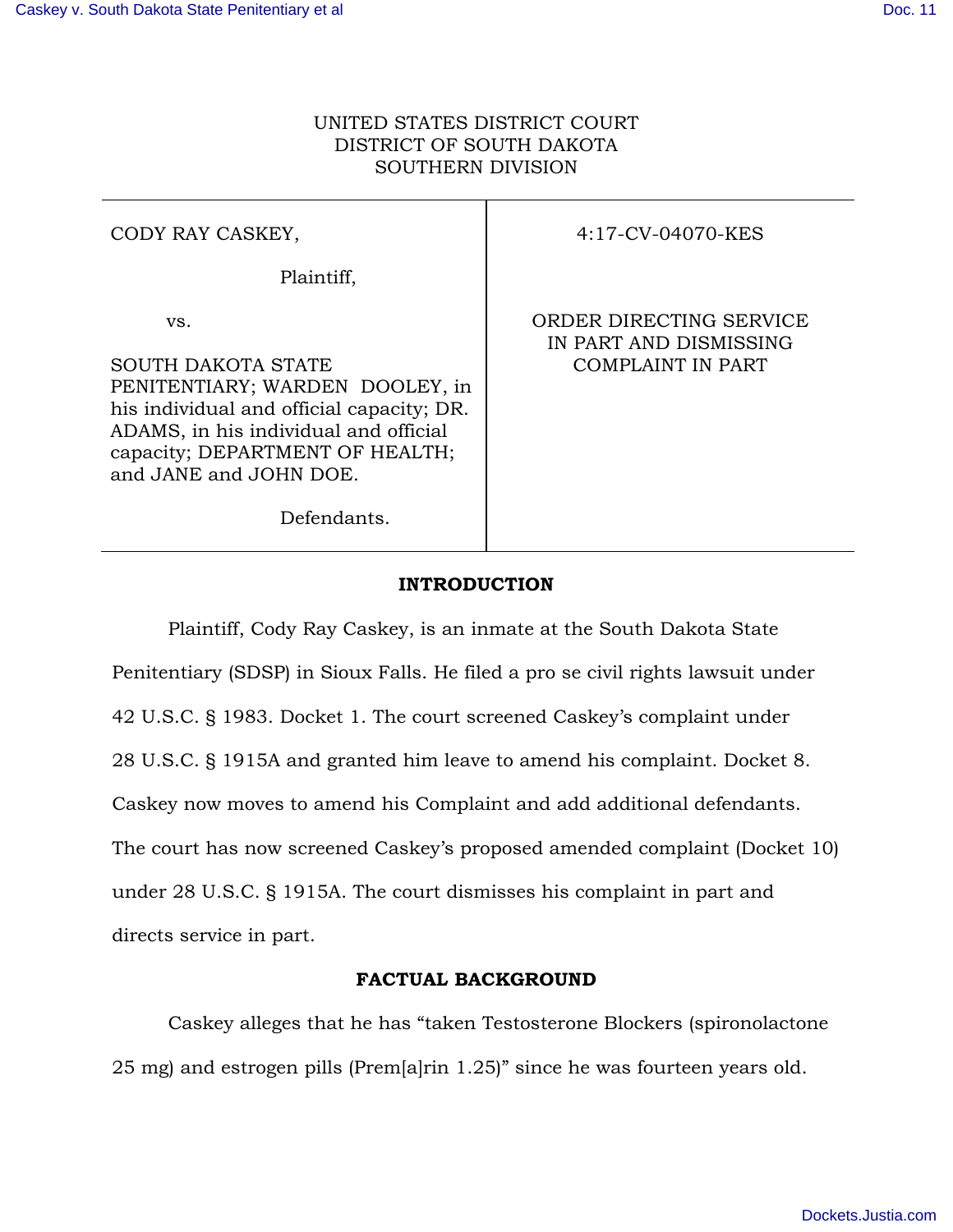Docket 10 at 1. Caskey alleges he began by taking his mother's estrogen pills. *Id.* And when he was old enough, he began ordering medications online under either his female alias, Kasey Rene, or his biological name, Cody Caskey. Caskey alleges that he medicated himself for years. *Id.* This protocol helped him feel comfortable in his body. *Id.*

 Caskey alleges that he has now been off hormones for five years, and that he suffers severe suicidal tendencies and severe headaches. *Id.* Caskey repeatedly reported these symptoms to Medical. *Id.*

Caskey alleges that his gender dysphoria is well documented. *Id.* at 2. But it was only recently acknowledged and has not yet been treated. *Id.* Caskey alleges that the SDSP makes no attempt to treat his gender dysphoria and that this lack of treatment causes his suicidal tendencies, including his suicide attempts. *Id.*

 Caskey claims that Dr. Adams initially denied Caskey "continuation of hormonal therapy because I was unable to provide medical records[.]" *Id.* at 3. Caskey alleges that Dr. Adams is aware of the gender dysphoria and symptoms, but Dr. Adams does nothing. *Id.* After this lawsuit was filed, Dr. Adams recommended that Caskey see an endocrinologist. *Id.* The Department of Health denied the request. *Id.* at 1. And now the request is being reviewed by the Medical Director. *Id.* Caskey alleges that this is only an attempt by defendants to buy time. *Id.* 

Caskey alleges that the Department of Health "is responsible for the actions of all their staff, including Dr. Adams and … the medical director[.]"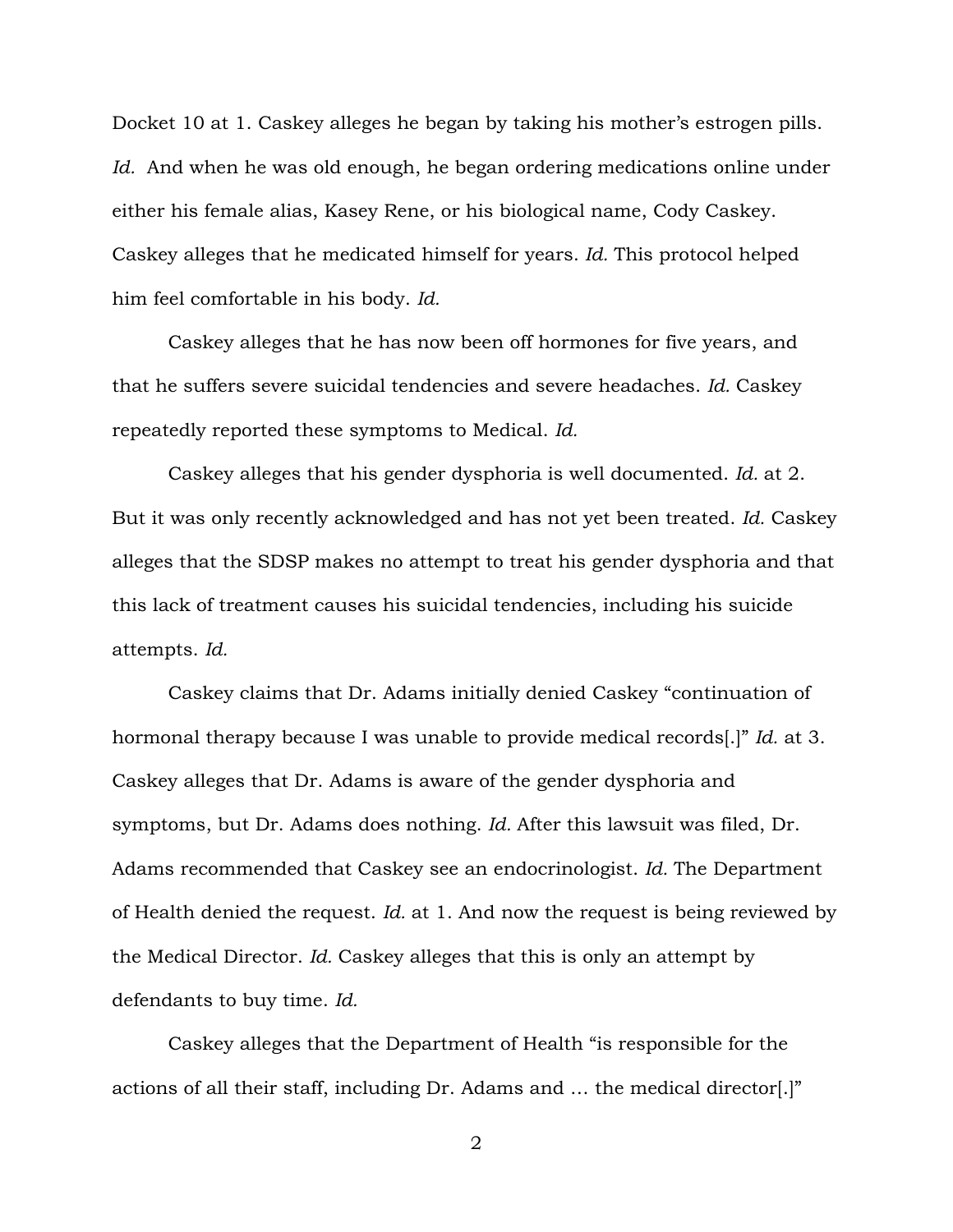*Id.* at 3. Additionally the Department of Health denied Caskey an appointment with an endocrinologist for his gender dysphoria. *Id.* 

Caskey alleges that "Warden Dooley has retaliated against him because of [Warden Dooley's] relationship with Dennis Lauseng, a former captain for SDSP," who Caskey previously sued. *Id.* at 2. And Caskey alleges that Warden Dooley is "responsible for his staff and their actions against [Caskey]." *Id.* at 3. Caskey alleges that Warden Dooley denied Caskey's grievances regarding his hormone therapy and denied Caskey an appointment with an endocrinologist. *Id.*

## **LEGAL STANDARD**

 The court must accept the well-pleaded allegations in the complaint as true and draw all reasonable inferences in favor of the non-moving party. *Schriener v. Quicken Loans, Inc.*, 774 F.3d 442, 444 (8th Cir. 2014). Civil rights and pro se complaints must be liberally construed. *Erickson v. Pardus*, 551 U.S. 89, 94 (2007) (citation omitted); *Bediako v. Stein Mart, Inc.*, 354 F.3d 835, 839 (8th Cir. 2004). Even with this construction, "a pro se complaint must contain specific facts supporting its conclusions." *Martin v. Sargent*, 780 F.2d 1334, 1337 (8th Cir. 1985); *Ellis v. City of Minneapolis*, 518 F. App'x 502, 504 (8th Cir. 2013). Civil rights complaints cannot be merely conclusory. *Davis v. Hall*, 992 F.2d 151, 152 (8th Cir. 1993); *Parker v. Porter*, 221 F. App'x 481, 482 (8th Cir. 2007).

A complaint "does not need detailed factual allegations . . . [but] requires more than labels and conclusions, and a formulaic recitation of the elements of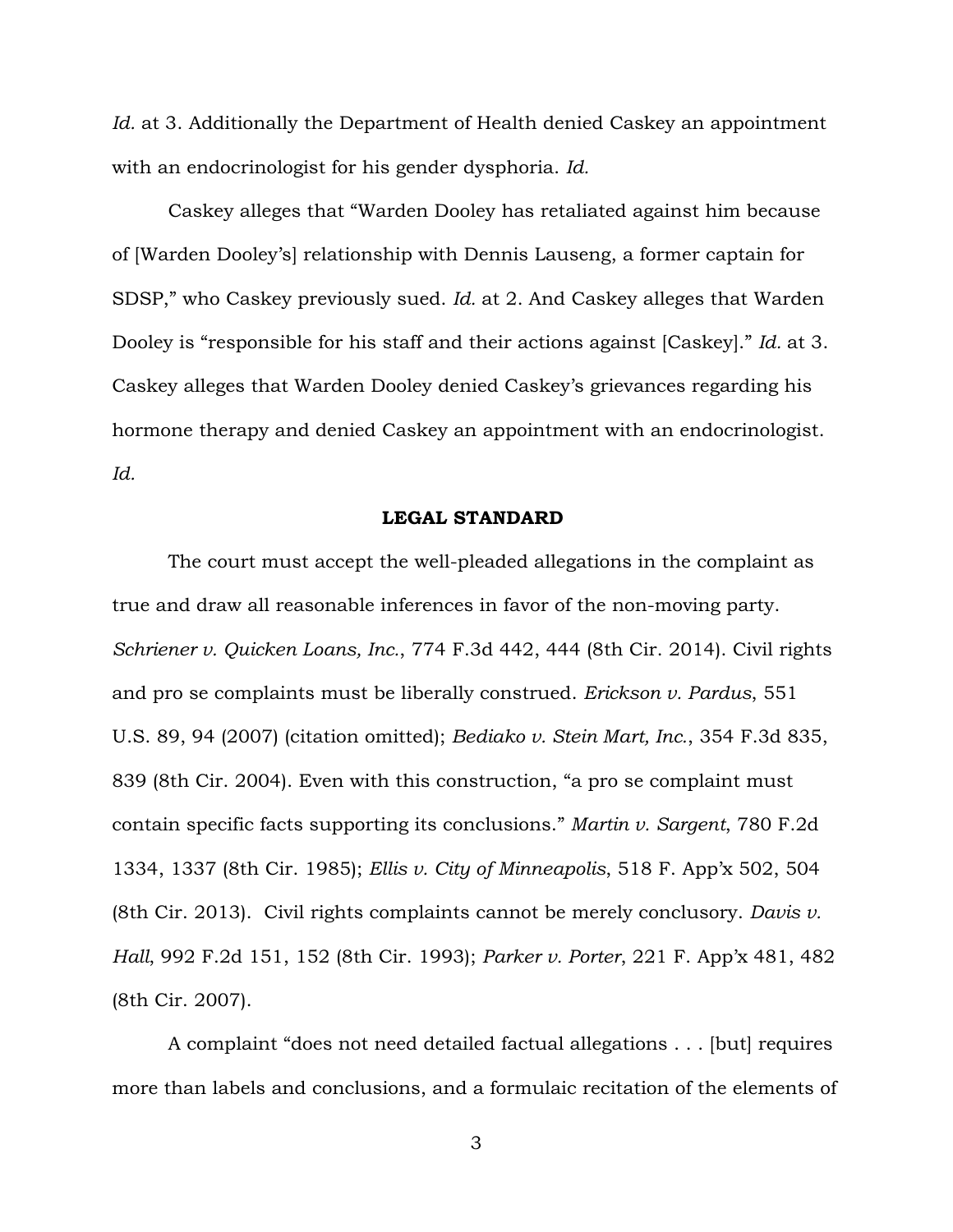a cause of action will not do." *Bell Atl. Corp. v. Twombly*, 550 U.S. 544, 555 (2007). "If a plaintiff cannot make the requisite showing, dismissal is appropriate." *Abdullah v. Minnesota*, 261 F. App'x 926, 927 (8th Cir. 2008); *Beavers v. Lockhart*, 755 F.2d 657, 663 (8th Cir. 1985). Under 28 U.S.C. § 1915A, the court must screen prisoner complaints and dismiss them if they are "(1) frivolous, malicious, or fail[] to state a claim upon which relief may be granted; or (2) seek[] monetary relief from a defendant who is immune from such relief." 28 U.S.C. § 1915A(b).

#### **DISCUSSION**

#### **I. Amended Complaint**

 Caskey filed a complaint (Docket 1) and a proposed amended complaint (Docket 10). The complaint includes a request for relief but the amended complaint fails to request relief. Caskey may have intended that his amended complaint supplement, rather than supplant his initial complaint. Thus, the court construes these together as constituting Caskey's complaint. *Kirr v. N.D. Pub. Health*, 651 Fed.Appx. 567, 568 (8th Cir. 2016) (amendment "intended to supplement, rather than to supplant, the original complaint," should be read together with original complaint as plaintiff's complaint).

### **II. Eighth Amendment**

 Caskey claims that defendants violated his Eighth Amendment rights by denying him treatment for gender dysphoria, including but not limited to hormone-replacement therapy and an appointment with an endocrinologist. "A prima facie case alleging . . . deliberate indifference requires the inmate-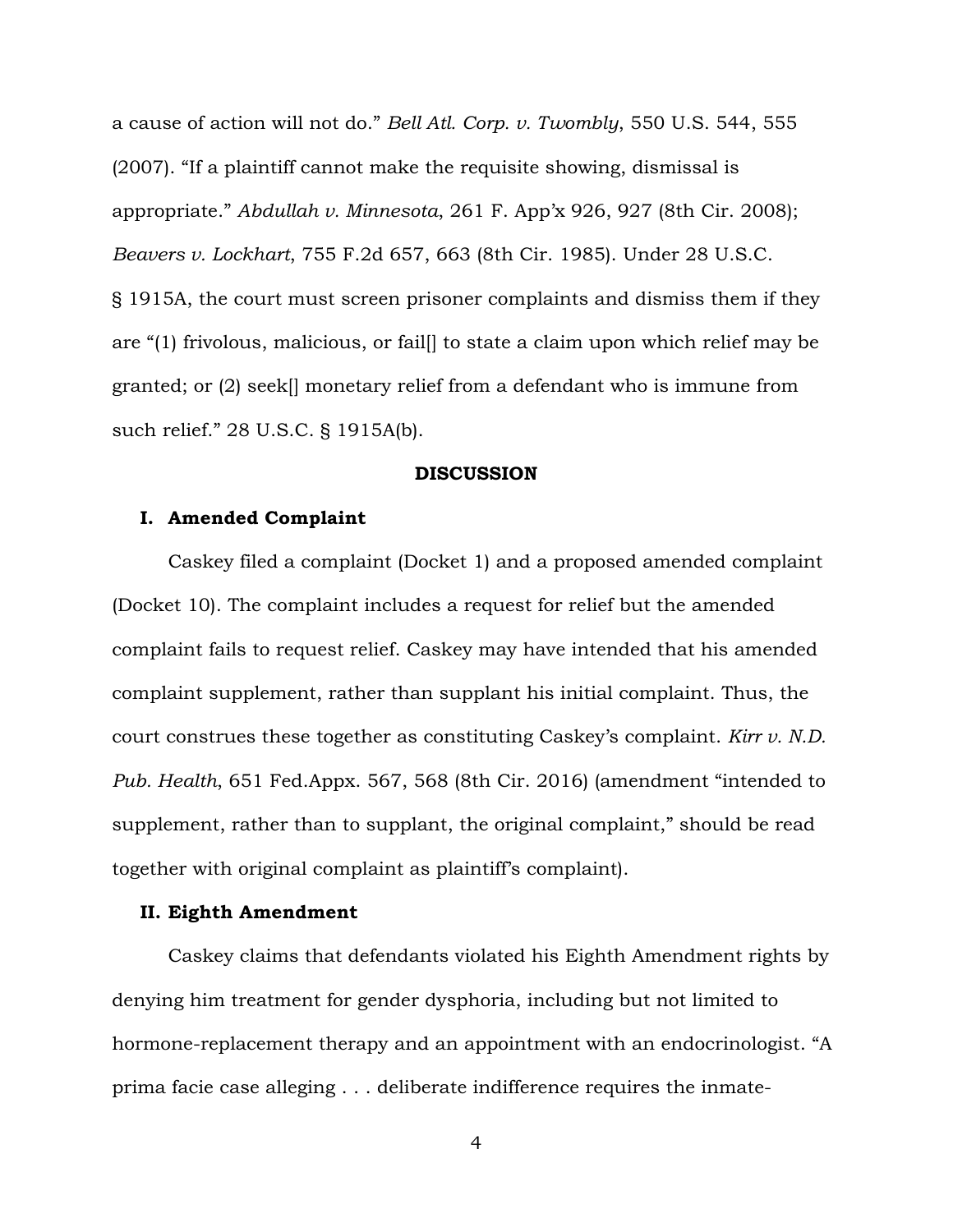plaintiff to demonstrate that [he] suffered from an objectively serious medical need and that prison officials actually knew of, but deliberately disregarded, that need." *Reid v. Griffin*, 808 F.3d 1191, 1192 (8th Cir. 2015) (citation omitted).

 Reid, the prisoner plaintiff, sought hormone-replacement therapy and raised claims similar to Caskey's. *Id*. The Eighth Circuit Court of Appeals upheld the district court's grant of summary judgment because Reid did not establish that the defendants' conduct constituted deliberate indifference. *Id*. Although *Reid* was decided under the summary judgment standard not applicable here, the court found that because Reid was evaluated by mental health professionals and was not diagnosed with gender identity disorder nor denied treatment completely, her allegations amounted to a mere disagreement over diagnoses and treatment decisions and were therefore not actionable under § 1983. *Id*. The court stated that Reid was not entitled to hormone-replacement therapy under the law. *Id*. at 1193.

 The crux of *Reid* was whether the plaintiff alleged denial of treatment or mere disagreement with a medical professional's diagnosis or treatment decision. Other district courts in the Eighth Circuit have decided claims based on this same determination. *Compare Derx v. Kelley*, No. 5:17CV00040-JM-JJV, 2017 WL 2874627, at \*4 (E.D. Ark. June 19, 2017), *report and recommendation adopted*, No. 5:17CV00040-JM, 2017 WL 2874314 (E.D. Ark. July 5, 2017) (dismissing claims when prisoner was treated but disagreed with the doctors' decision to deny hormone therapy specifically), *with Brown v.*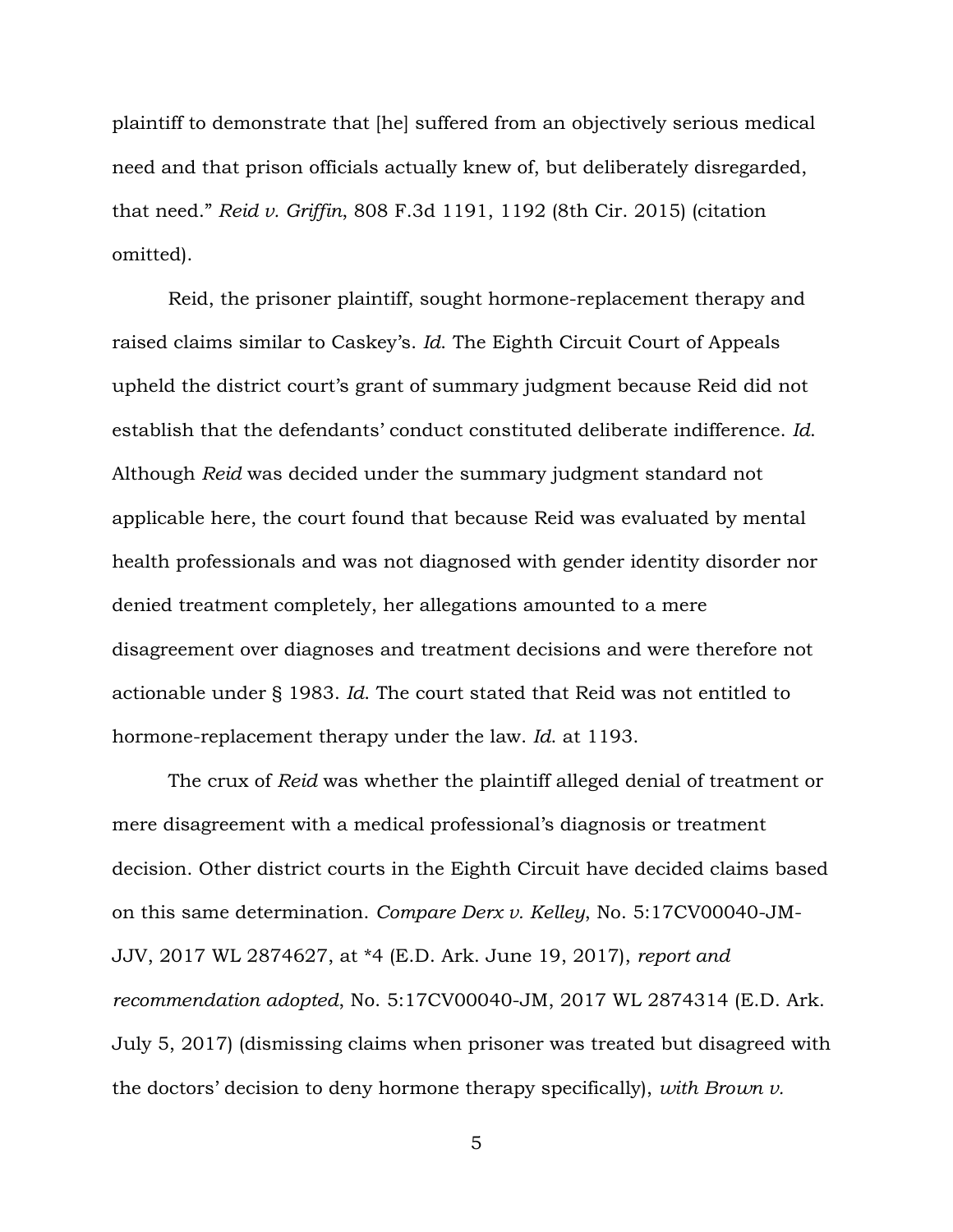*Dep't of Health & Human Servs.*, No. 8:16CV569, 2017 WL 944191, at \*4 (D. Neb. Mar. 9, 2017) (finding that plaintiff may state a claim by "generally allege[ing] that she suffer[ed] from an objectively serious medical need" because defendants "refused evaluation and treatment for [her] condition").

 Here, Caskey claims Dr. Adams and Warden Dooley denied him treatment for his gender dysphoria. He does not merely allege that defendants denied him hormone-replacement therapy. Caskey alleges, "I have well documented Gender Dysphoria that has only recently been acknowledged and it has yet to be treated." Docket 10 at 2. Thus, Caskey's Eighth Amendment claim against Dr. Adams and Warden Dooley survives screening.

#### **III. Retaliation**

 Caskey claims that Warden Dooley violated his First Amendment rights by denying him treatment for gender dysphoria in retaliation for a previous lawsuit. To state a claim for retaliation in violation of the First Amendment, Caskey "must 'show (1) he engaged in a protected activity, (2) the government official took adverse action against him that would chill a person of ordinary firmness from continuing in the activity, and (3) the adverse action was motivated at least in part by the exercise of the protected activity.'" *Spencer v. Jackson Cty. Mo.*, 738 F.3d 907, 911 (8th Cir. 2013) (citing *Revels v. Vincenz*, 382 F.3d 870, 876 (8th Cir. 2004)).

 Caskey alleges that he filed and settled a civil case, CIV:14-4010, against Dennis Lauseng, "a former captain for SDSP." Docket 10 at 3. The filing of an inmate lawsuit is protected activity. *Lewis v. Jacks*, 486 F.3d 1025,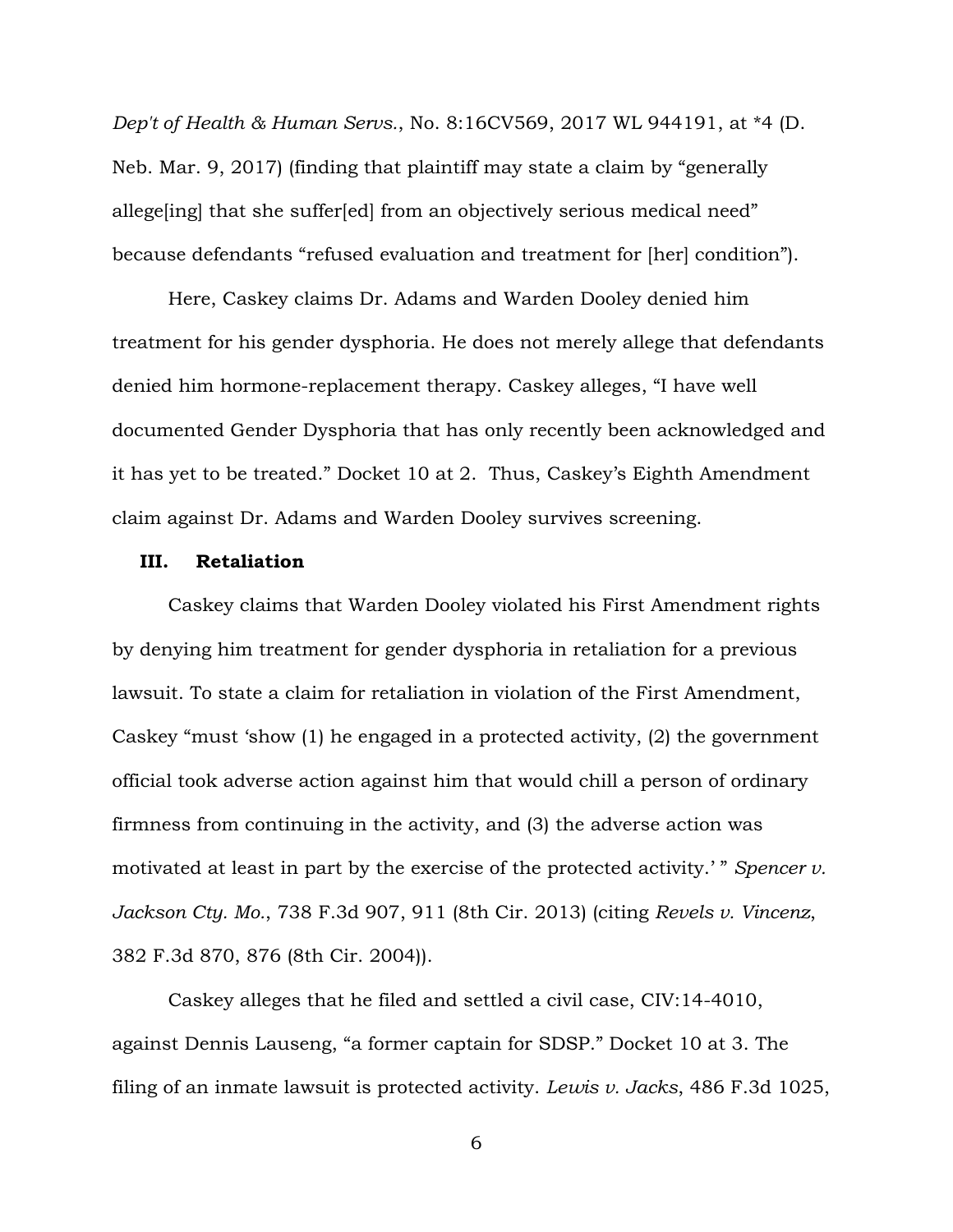1029 (8th Cir. 2007). Caskey alleges that Warden Dooley and his staff rejected Caskey's requests for hormone therapy and an appointment to see an endocrinologist. Docket 10 at 3. The denial of medical attention would chill a person of ordinary firmness from continuing in a protected activity. Caskey also alleges that Warden Dooley's denials were in retaliation for filing his civil complaint. Therefore, Caskey states a retaliation claim against Warden Dooley that survives screening.

### **IV. Defendants**

#### **a. SDSP and South Dakota Department of Health**

 Caskey fails to state a claim against the SDSP and the South Dakota Department of Health. The Supreme Court has explained that Congress, in passing 42 U.S.C. § 1983, did not abrogate states' Eleventh Amendment immunity from suit in federal court. *Will v. Mich. Dept. of State Police*, 491 U.S. 58, 65 (1989) (citations omitted). "Eleventh Amendment immunity extends to states and 'arms' of the state[.]" *Thomas v. St. Louis Bd. of Police Comm'rs*, 447 F.3d 1082, 1084 (8th Cir. 2006) (citation omitted). Thus, Caskey's claims against the SDSP and the Department of Health, state entities, are barred by the Eleventh Amendment.

#### **b. Jane and John Doe**

 Caskey seeks to add Jane and John Does "[f]or those names and actions I am [unaware] of at this time." Docket 10 at 3. Caskey makes no factual allegations and states no cause of action against Jane and John Does.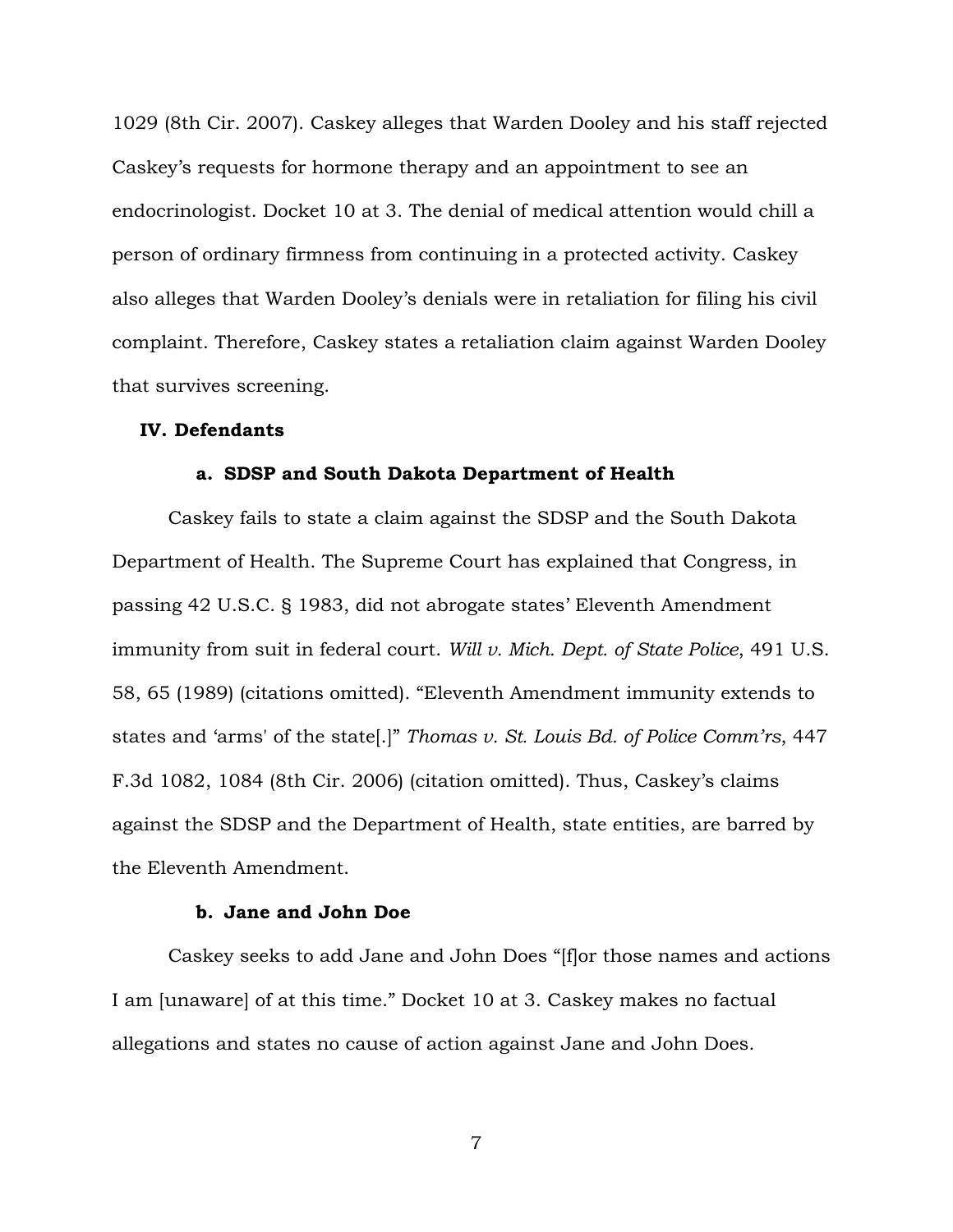Therefore, Caskey fails to state a claim upon which relief may be granted. Jane and John Does are dismissed.

Thus, it is ORDERED

- 1. Caskey's motion to amend (Docket 9) is granted.
- 2. Caskey fails to state a claim upon which relief may be granted against South Dakota State Penitentiary, South Dakota Department of Health, and Jane and John Does and they are dismissed without prejudice under 28 U.S.C. §§ 1915(e)(2)(B)(ii) and 1915A(b)(1).
- 3. The remainder of Caskey's claims survive screening under 28 U.S.C. § 1915A.
- 4. The Clerk shall send blank summons forms to Caskey so he may cause the summons and complaint to be served upon the remaining defendants.
- 5. Caskey shall complete and send the Clerk of Courts a separate summons and USM-285 form for each defendant. Upon receipt of the completed summons and USM-285 forms, the Clerk of Court will issue the summonses. If the completed summonses and USM-285 forms are not submitted as directed, the complaint may be dismissed.
- 6. The United States Marshal shall serve a copy of the complaint (Docket 1), amended complaint (Docket 10), Summons, and this Order upon defendants as directed by Caskey. All costs of service shall be advanced by the United States.
- 7. Defendants will serve and file an answer or responsive pleading to the remaining claims in the complaint on or before 21 days following the date
	- 8